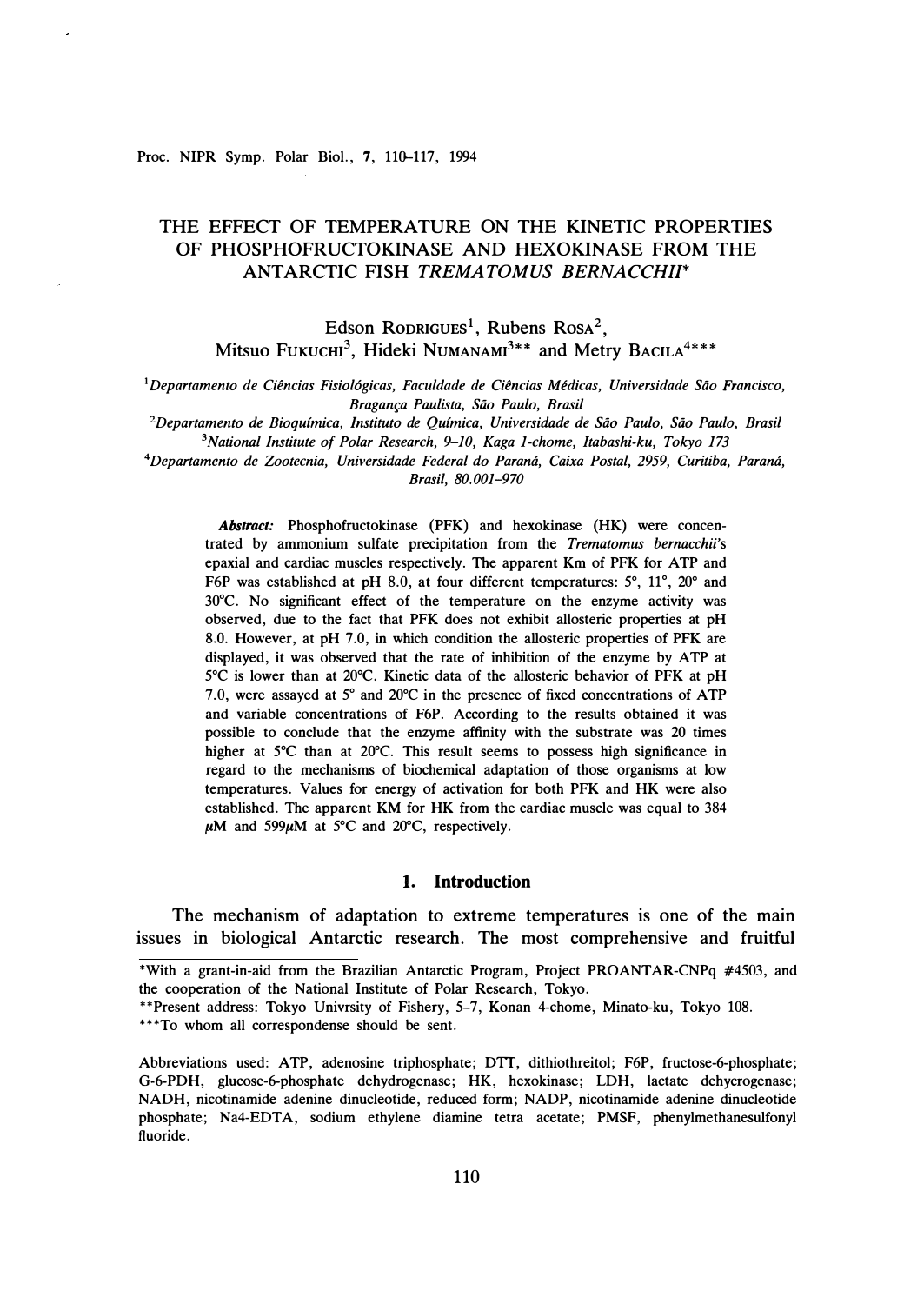**progress toward understanding this important behavioral aspect of the life on the Antarctic Continent is being made by studies of the mechanisms of biochemical adaptation, particularly at molecular level.** 

In 1968, SOMERO and HOCHACHKA analyzed the effects of temperature on the **catalytic and regulatory properties of pyruvate kinase from the rainbow trout, a typical fish from the temperate zone, and the Antarctic fish** *Trematomus bernacchii.* **Low and SOMERO (1976) studied the kinetic and structural properties of muscle pyruvate kinase from species of fish adapted to different temperatures and**  hydrostatic pressures, including *T. bernacchii.* LUCCHIARI *et al.* (1989) introduced **a polarograph adapted with a micro electrode for the assay of the effect of temperature on the oxygen uptake by the epaxial muscle of** *Notothenia neglecta.*  **BACILA** *et al.* **(1989) carried out studies on the effect of temperature on the respiration and oxidative phosphorylation of sarcosomes isolated from the cardiac muscle of the ice-fish** *Chaenocephalus aceratus.* 

**More recent data on the effect of temperature on the kinetic properties of enzymes from fish endemic to the Antarctic Ocean have been obtained by RODRIGUES** *et al.* **(1991), and RosA** *et al.* **(1992) by studying a nonallosteric muscle enzyme, lactate dehydrogenase, purified from** *N. neglecta* **epaxial muscle, and hexokinase and phosphofructokinase from the cardiac muscle and epaxial muscle from** *T. bernacchii.* **The fish used in these experiments were caught in different environments:** *N. neglecta* **specimens were from the Admiralty Bay, King George Island, South Shetlands, while** *T. bernacchii* **were caught at the Japanese Antarctic Station, Syowa (69° 00'S-39° 35'E), Liitzow-Holm Bay. A preliminary account of the experiments with HK and PFK from** *T. bernacchii* **has been given by RODRIGUES** *et al.* **(1992).** 

**In the present paper data will be shown on the kinetic properties of PFK and HK in regard to the effect of temperature, in preparations obtained from striated muscle and cardiac muscle, respectively.** 

## **2. Materials and Methods**

**This research work was carried out at the Japanese Antarctic Station of Syowa, during the 33rd Japanese Antarctic Research Expedition (JARE), summer 1991/92, and at the Laborat6rio de Piscicultura, Universidade Federal do Parami Curitiba, Brasil.** 

**Specimens of** *Trematomus bernacchii* **were caught by hooks lowered through ice-holes of about 2-3 m depth, near Syowa Station, during January 1992. After being caught, the fishes were immediately dissected. Striated muscle, cardiac**  muscle, liver and encephalon were thus obtained, washed in cold saline, main**tained on ice and taken to the laboratory on board the icebreaker SHIRASE.** 

**Whole blood was obtained by cardiac puncture by means of a syringe containing 10 U of heparin per** *ml* **of blood. The whole blood was then spun down 10 min at 3000 rpm. The plasma and the layer of white cells from the surface of the packed cells were discarded by aspiration. The packed RBC was washed twice by the same procedure. After the last centrifugation, the packed**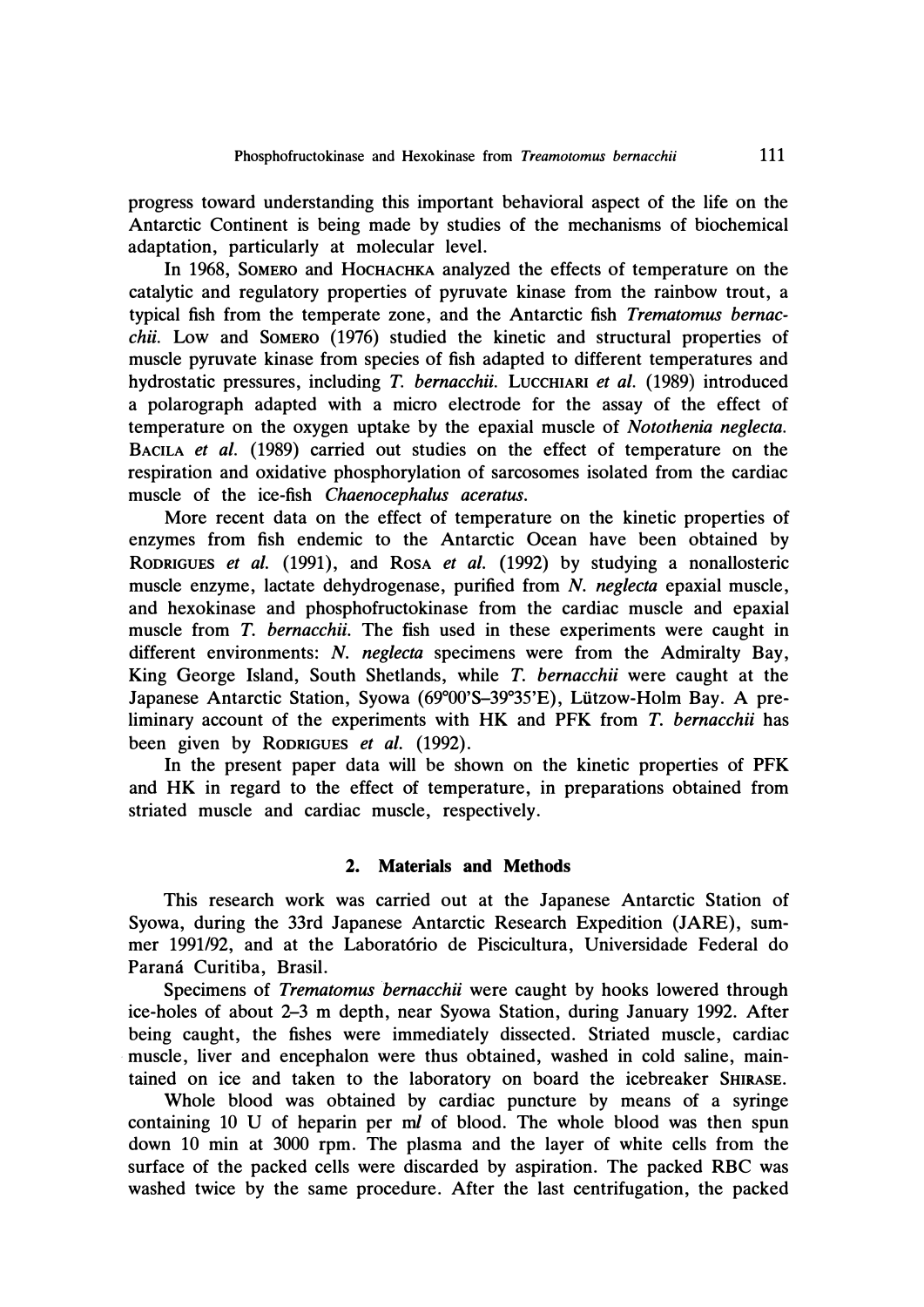RBC was homogenized in a Potter-Elvehjem homogenizer with 10 volumes of distilled water, and spun down 40 min at 15000 rpm in a Hitachi Refrigerated Centrifuge Model Himac CR 15. The supernatant obtained was then used for enzyme assays.

Striated muscle, cardiac muscle, liver and encephalon were processed as follows. For determination of the levels of HK, a crude extract of each organ or tissue was prepared by using an extraction medium containing Tris-HCI, 50 mM, NaF, 50 mM, ammonium sulfate, 3 mM, DTT, 4 mM, Na4EDTA, 1 mM, PMSF, 1 mM, glucose, 10 mM, final pH, 8.0. Homogenates from those organs and tissues (1 volume of tissue or organ / 3 volumes of extraction solution) were obtained in a Potter-Elvejhem homogenizer by disrupting the tissues by hand shaking twice for  $60$  s each time. After this step, the homogenates were spun down 40 min at 15000 rpm in a Hitachi Refrigerated Centrifuge Model Himac CR 15. The supernatants thus obtained were then used as the source of enzymes.

The crude cell free extract from striated epaxial muscle, obtained as described above, has been used as starting material for the preparation of phosphofructokinase (PFK). For this purpose, the cell free extract was heated for 3 min at 50**°**C in a water bath and spun down for 40 min at 15000 rpm. The supernatant containing the enzyme was saturated with 60% ammonium sulfate from a solution previously adjusted to pH 7.7 with ammonium hydroxide. The precipitate was then spun down for 40 min at 15000 rpm, the supernatant discarded and the sediment resuspended in a 50 mM Tris-HCI, pH 8.0 solution containing 100 mM KCl, 20 mM DTT, 0.1 mM Na4EDTA and  $30\%$  (v/v) glycerol. This preparation contained PFK activity and was used for kinetic studies.

A preparation of hexokinase (HK) was obtained from the cardiac muscle of *T. bernachii* as follows. Homogenates (9.35 g of cardiac muscle per 3 volumes of extraction medium) were prepared in a 50 mM Tris-HCl, pH 8.0 solution containing 50 mM Na4EDTA, 3 mM ammonium sulfate, 4 mM DTT, 1 mM PMSF and 10 mM glucose and then spun down 40 min at 15000 rpm. Then the HK from the supernatant was precipitated by the gradual addition of a saturated solution of ammonium sulfate (pH  $7.7$ ) up to  $60\%$  saturation. The whole preparation was kept in a cold room (0 to  $4^{\circ}$ C) for 60 min. After this step, the preparation was spun down 40 min at 15000 rpm, the supernatant being discarded and the precipitate resuspended in 0.5 ml of 5 mM phosphate buffer, pH 7.4, containing 5 mM glucose, 1 mM EDTA, 5 mM  $\beta$ -mercaptoethanol and 20% glycerol (v/v) and used as the source of enzyme for kinetic studies. All steps of enzyme preparation were carried out in a cold room, at temperatures from O to 4 **°**c.

Phosphofructokinase was assayed at pH 7.0, for allosteric studies, and at pH 8.0, for nonallosteric analysis. The assay procedures followed the method of LAYZER *et al.* (1969). Hexokinase was assayed by the method of UYEDA and RACKER (1965). Protein assays were performed by the method of LOWRY *et al.*  (1951). All spectrophotometric assays were carried out with a Shimadzu UV 1200 spectrophotometer adapted with a water-circulator made by Fanem do Brasil,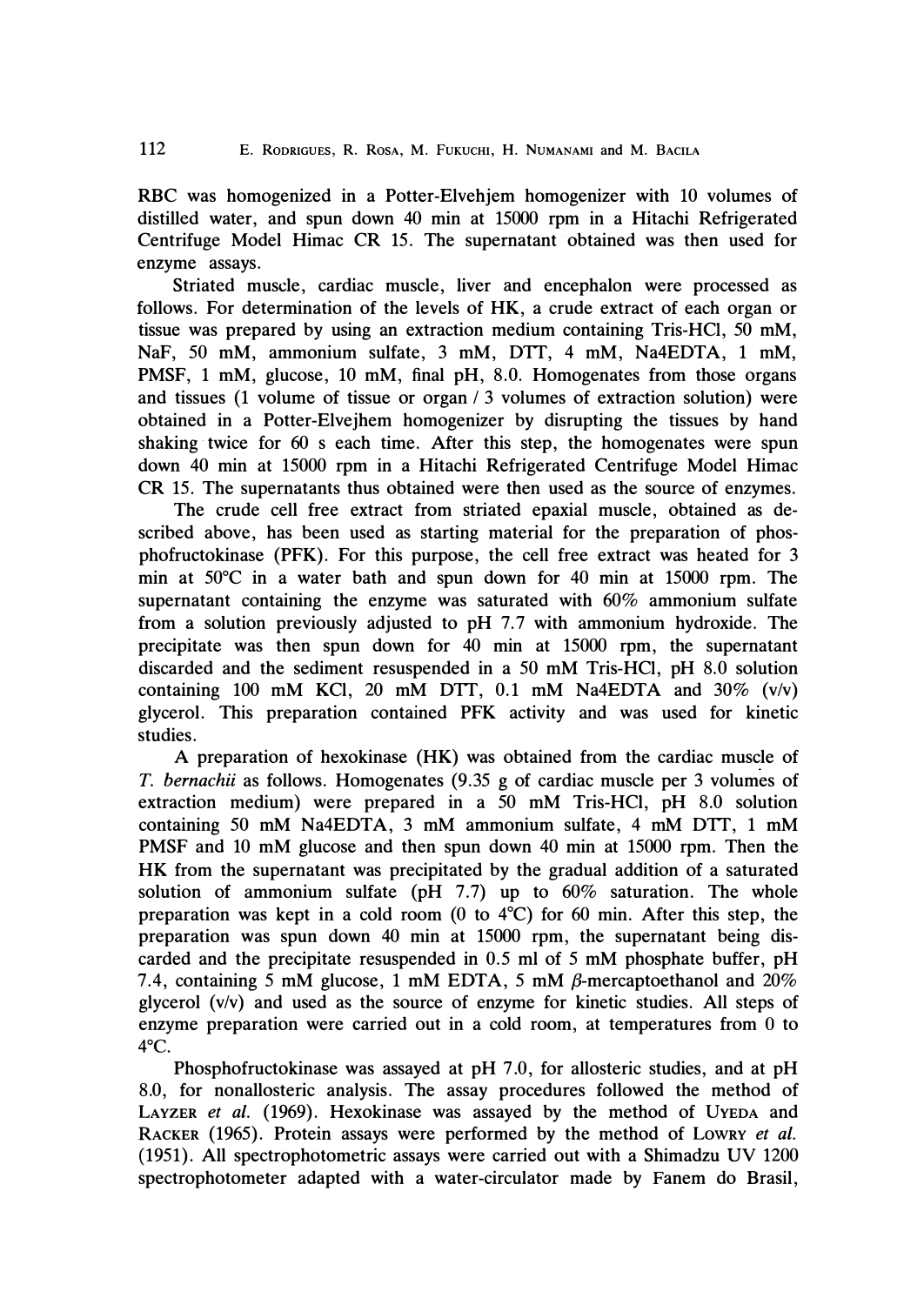containing a thermostat with a sensitivity of  $\pm 0.1$ °C.

Considering that the assays carried out in the present paper used partially purified preparation and that the enzymatic determinations were carried out by using coupled enzyme systems, all the measurements were performed under all possible controlled conditions of temperature and substrates in the coupled systems.

# **3. Results and Discussion**

*Effect of temperature on the apparent Km of PFK and HK:* Table 1 shows data obtained when PFK activity was assayed in nonallosteric conditions (pH 8.0)

| Table 1. | Apparent $Km(\mu M)$ of phosphofructokinase from the<br>epaxial muscle of T. bernacchii, for ATP and F6P,<br>assayed at different temperatures. System: 1.0 ml of<br>medium containing 50 mM Tris-HCl buffer, pH8.0:<br>100 mM KC1; 20 mM (NH <sub>4</sub> ) <sub>2</sub> SO <sub>4</sub> ; 0.2 mM DTT; 0.1 mM<br>EDTA; 0.2 mM NADH; 1 mM PEP; 2 U/ml LDH; suit- |
|----------|------------------------------------------------------------------------------------------------------------------------------------------------------------------------------------------------------------------------------------------------------------------------------------------------------------------------------------------------------------------|
|          | able concentrations of substrates.                                                                                                                                                                                                                                                                                                                               |
|          |                                                                                                                                                                                                                                                                                                                                                                  |

| System            | $5^{\circ}$ C | $11^{\circ}$ C | $20^{\circ}$ C | $30^{\circ}$ C |
|-------------------|---------------|----------------|----------------|----------------|
| ATP $(216 \mu M)$ | 91.7          | 55.6           | 104            | 104            |
| F6P (1Mm) for ATP | 57.2          | 43.7           | 38.6           | 33.2           |

*Table 2. Apparent Km of Hexokinase from the cardiac muscle of T. bernacc hii assayed at different temperatures. System: 125 mM glycylglycine, pH 7.4; 0.3 mM NADP+; 3 mM DTT; 15 mM MgCI,· 0.3 Ulml G-6 -PDH ,· JO µM EDTA,· suitabule concentration of suitable concentrations of substrates.* 

| System                       | $5^{\circ}$ C | $20^{\circ}$ C |  |
|------------------------------|---------------|----------------|--|
| $ATP(2 mM)+Glucose$          | 143           | 208            |  |
| Glucose $(5 \text{ mM})+ATP$ | 384           | 599*           |  |

*\* Values for HK type I from birds and mammals are around lOOµM at 25***°***C.* 

*Table 3. Values of Ea (Kcal!mol) for striated muscle phosphofructokinase and for cardiac muscle hexokinase from T. bemacchii. Ea was assayed at the interval between 5 ° C-35° C.* 

|            | Enzymes Above transition point Below transition point Inflexion |       | (C)       |
|------------|-----------------------------------------------------------------|-------|-----------|
| <b>PFK</b> | 9.16                                                            | 14.41 | $15 - 18$ |
| HK         | 5.44                                                            | 13.60 | 16        |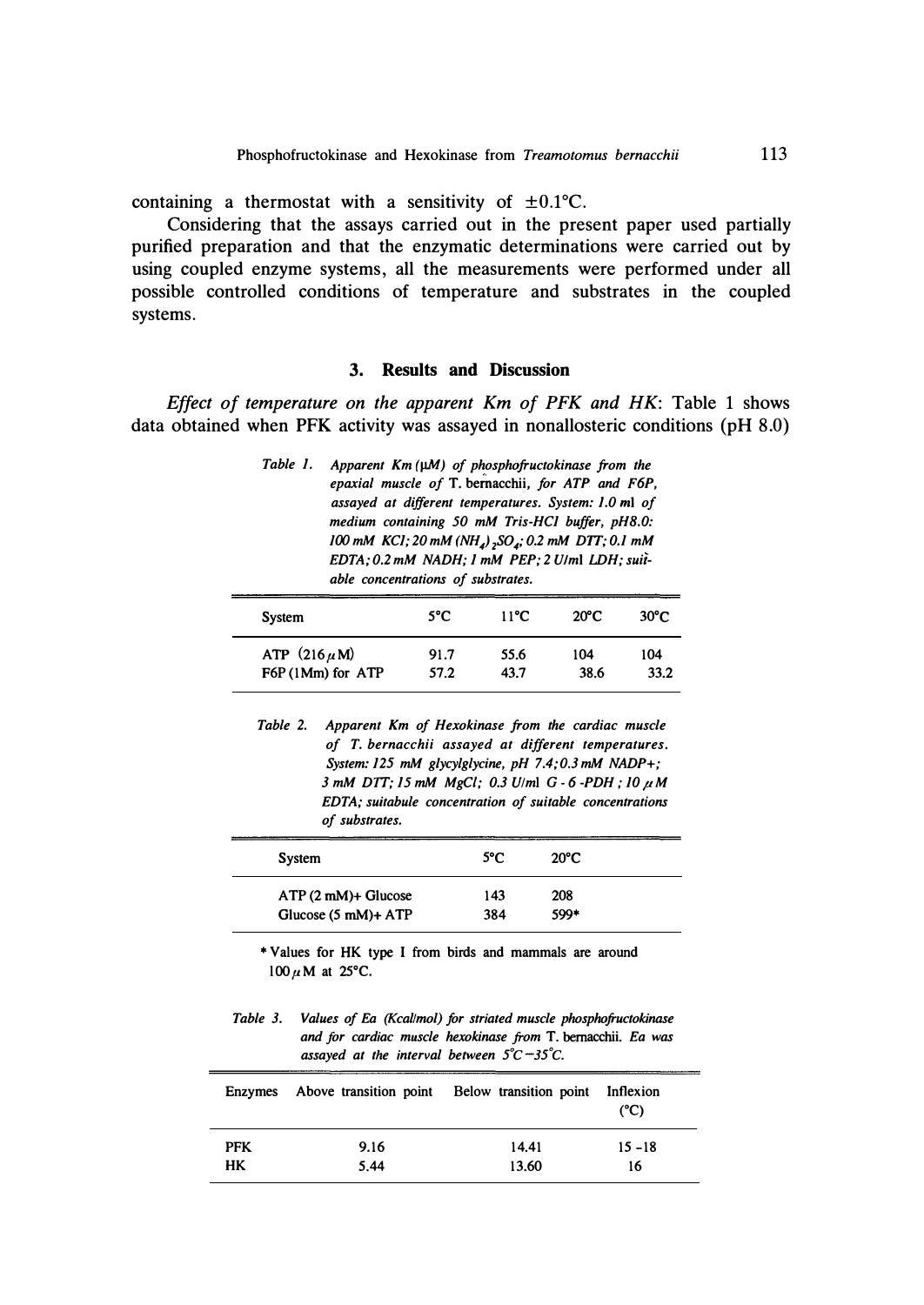

*Fig. 1. Kinetic of phosphofructokinase from the striated muscle of Trematomus bemacchii in the presence of ATP and F6P, assayed at* 5 *°*C. *System: 50 mM Tris-HCl, 100 mM, KC/, 20 mM ammonium sulfate, 2 mM dithiotreitol, 0.1 mM Na4EDTA, 0.2 mM NADH, 2U/ml PK, 2 Ulm/ LDH, 1 mM PEP, 5 mM non-complexed Mg as MgC/2. Final pH, 7. 0. Temperature:*  5 *°*C. *Concentrations of ATP and F6P as shown in the experiment.* 



**[ATP] (mM)** 

*Fig. 2. Kinetic of phosphofructokinase from the striated muscle of Trematomus bemacchii in the presence of ATP and F6P, assayed at 20°C. System: 50 mM Tris-HCl, 100 mM KC/, 20 mM ammonium sulfate, 2 mM dithiotreitol, 0.1 mM Na4EDTA, 0. 2 mM NADH, 2 U/ml PK, 2 U/ml LDH, 1 mM PEP, 5 mM non-complexed Mg as MgC/2• Final pH, 7. 0. Temperature: 2V°C. Concentrations of ATP and F66P as shown in the experiment.* 

*at different temperatures. Table 2 shows data on the effect of temperature on HK activity assayed at 5* ° *and 20*°*C.* 

*Energy of activation: Values for energy of activation (Ea) for PFK and HK*  were assayed in the temperature range of  $5^\circ$ -35°C (Table 3).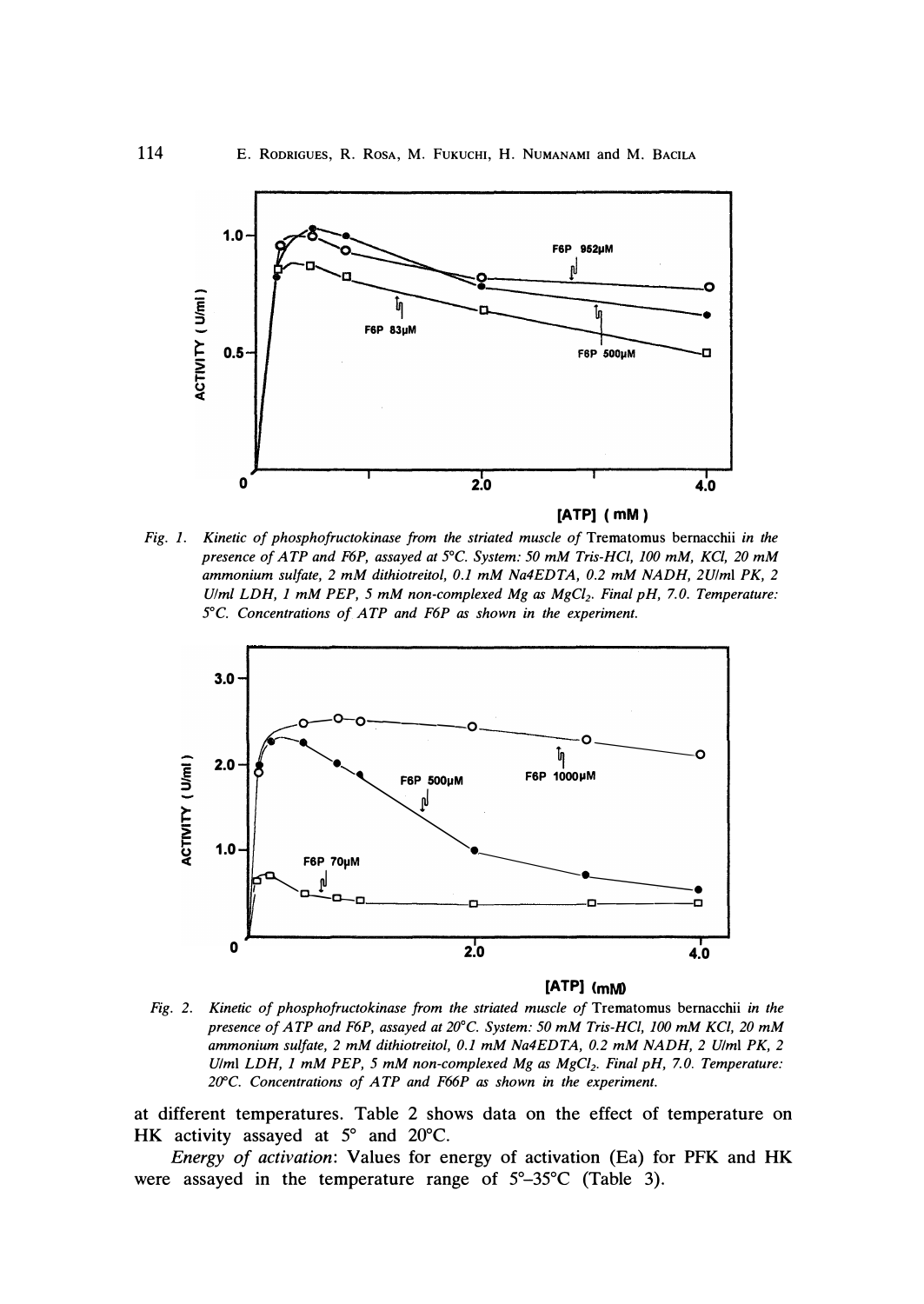| Kinetic constants              |               |                |                    |                    |               |                |
|--------------------------------|---------------|----------------|--------------------|--------------------|---------------|----------------|
|                                | n             | n              | $K$ 0.5 ( $\mu$ M) | $K$ 0.5 ( $\mu$ M) | V max         | V max          |
| System                         | $5^{\circ}$ C | $20^{\circ}$ C | $5^{\circ}$ C      | $20^{\circ}$ C     | $5^{\circ}$ C | $20^{\circ}$ C |
| $ATP(1 mM)+F6P$                | 1.65          | 1.80           | 41                 | 820                | 0.85          | 0.95           |
| $ATP(0.5$ mM)+F6P <sup>*</sup> | 1.44          | 3.00           | 58                 | 940                | 0.85          | 0.95           |
| $ATP(0.1 mM)+F6P*$             | 2.40          | 1.82           | 45                 | 1100               | 0.62          | 0.90           |

| Table 4. | Kinetic date of the allosteric behavior of phosphofructokinase from the                    |
|----------|--------------------------------------------------------------------------------------------|
|          | epaxial muscle of T. bernacchii assayed at $5^{\circ}C$ and 20 $^{\circ}C$ in the presence |
|          | of fixed concentration of ATP and variable concentration of F6P.                           |

*\*F6P from 0-2000 µM.* 



**[F-6-P] ( 1,1M )** 

*Fig. 3. The effect of temperature on the allosteric properties of phosphofructokinase from the striated muscle* ofTrematomus bernacchii. *System: The reaction medium contained 50 mM Tris-HCI, 100 mM KC/, 20 mM ammonium sulfate, 2 mM dithiotreitol, 0.1 mM Na4EDTA, 0.2 mM NADH, 2 Ulml PK, 2 Ulm/ LDH, 1 mM PEP, 5mM of noncomplexed Mg as MgC/2• Final pH, 7.0. Substrates in the system: ATP, 1 mM and F6P, in concentrations varying from 0-2000 µM.* 

*Effect of temperature on the allosteric behavior of phosphofructokinase:* **The kinetic behavior of PFK from the striated muscle of** *T. bernacchii* **was established at 5** ° **and 20**°**C (Fig. 1 and Fig. 2). At 5** °**C (Fig. 1) PFK activity reached its maximum in the presence of 0.5 mM F6P and 0.5 mM ATP. However, in**  concentrations of ATP more than 0.5 mM, the inhibitory effect of ATP became **very clear. Furthermore, at 20**°**C the activity of PFK reached its maximum in the presence of 0.2 mM ATP and of 1000**  $\mu$ **M F6P (Fig. 2). On the other hand, the inhibition of PFK activity by ATP is much more evident at 20**°**C than at 5** °**C (Fig. 2) toward concentrations of F6P lower than 1 mM. In the presence of 1 mM F6P, the inhibitory effect of ATP becomes much less evident.**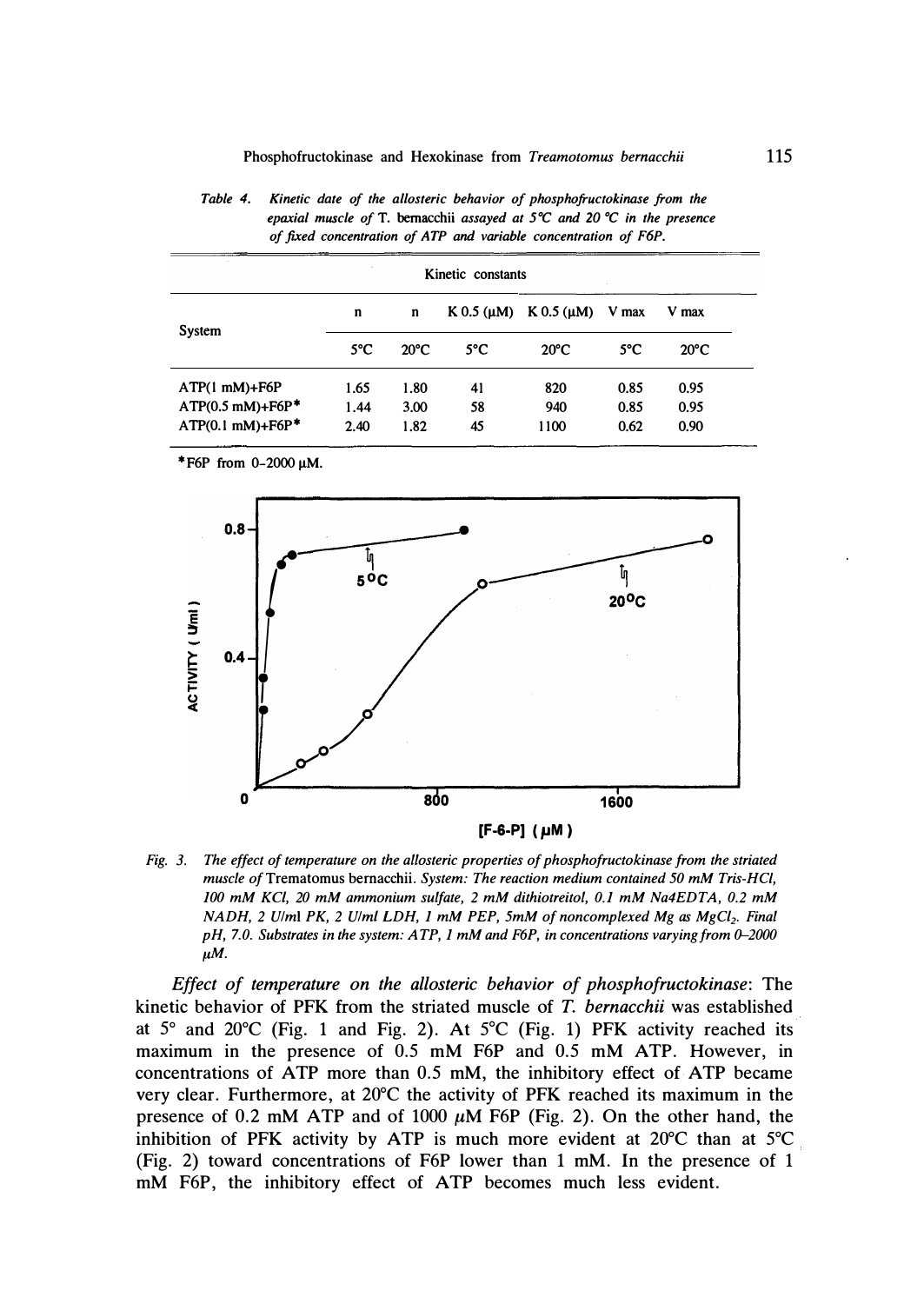

*Fig. 4. Correlation among K 0.5 for phosphofructokinase from the striated muscle of Trematomus bernacchii assayed in terms of concentrations of F6P and ATP at 5* °*C and 20°C.* 

**Experiments were also carried out in order to establish the allosteric behavior of this preparation of PFK at 5 and 20**°**C, (pH 7.0), in the presence of fixed concentrations of ATP (1 mM, 0.5 mM, 0.1 mM) and concentrations of**  F6P varying from 0 to 2000  $\mu$ M (Table 4, Figs.3, 4). These experiments show **that temperature is very meaningful for the allosteric behavior of PFK from the striated muscle of** *T. bernacchii* **in terms of the affinity between the enzyme and its substrate, F6P. Thus, at 5** °**C (Table 4, Fig.4) the values of K 0.5 are about 20 times smaller than the ones obtained at 20**°**C. On the other hand, Fig. 3 shows the sigmoidal correlation between the concentration of F6P and the activity of PFK in the presence of a fixed concentration of 1 mM ATP. Furthermore, at 5** °**C the enzyme affinity is enhanced about 20 times, reaching its maximum activity at low concentrations of F6P. In this way, at 5** °**C PFK becomes much more efficient, from the kinetic point of view, than at 20**°**C.** 

**The cooperative effect of this preparation of PFK gives its highest value (n=2.4) at 5** °**C, when incubated with 0.1 mM ATP in the presence of variable concentrations of F6P.** 

### **Acknowledgments**

**The Authors are indebted to the Brazilian Antarctic Program (PROANTAR-CNPq) and to Prof. T. HosHIAI, Director of the National Institute of Polar Research, for their support and encouragement.** 

#### **References**

*BACILA, M., RosA, R., RODRIGUES, E., LuccHIARI, P. H. and RosA, C. D. (1989): Tissue metabolism of the ice-fish Chaenocephalus aceratus Loenberg. Comp. Biochem. Physiol., 92, 313-318.*